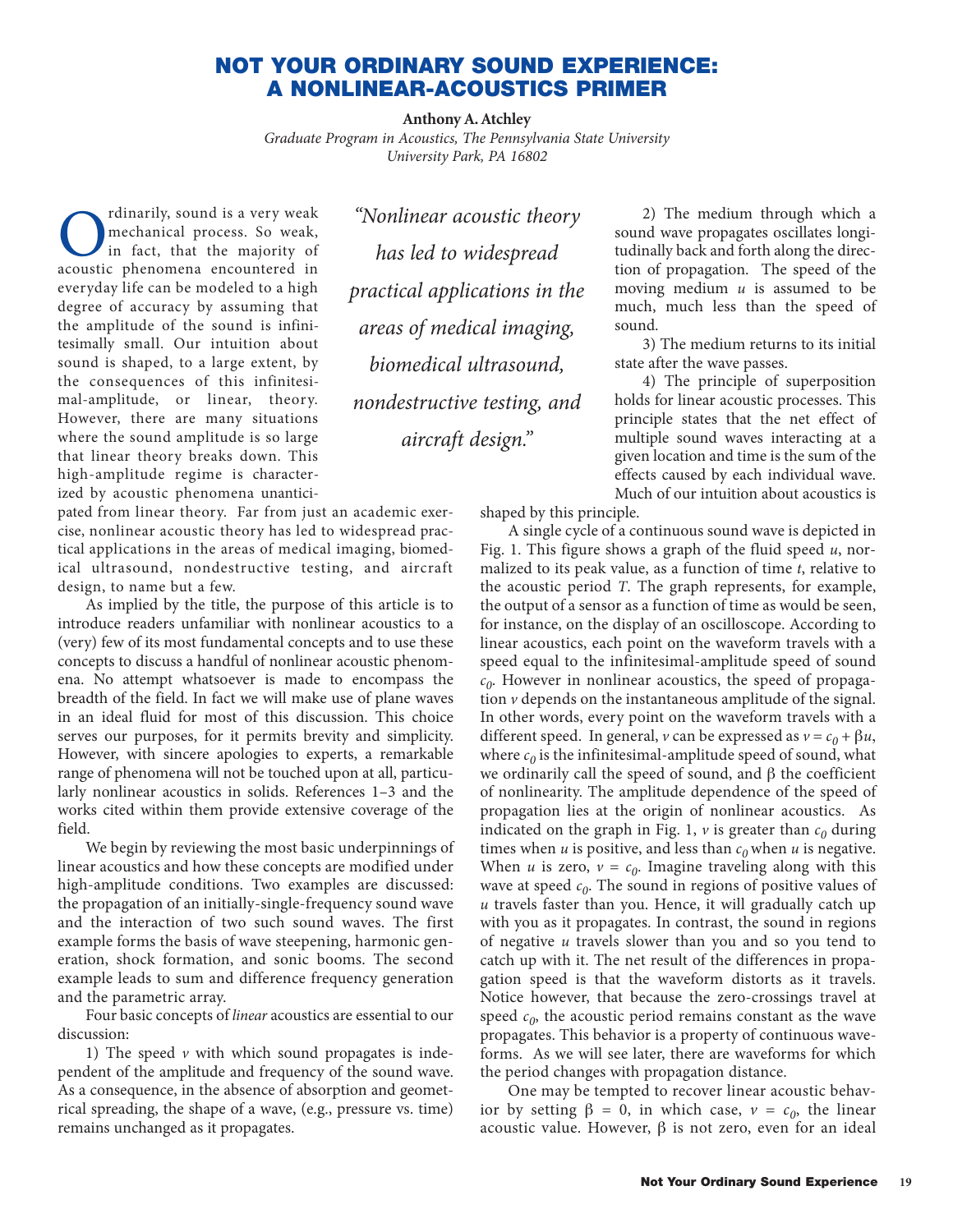

*Fig. 1. Graph of fluid speed u, normalized to its maximum value, as a function of time t, relative to the acoustic period T for one cycle of a continuous wave. The speed of sound v is greater than c<sub>0</sub> at times when u is positive, and less than c<sub>0</sub> <i>when u* is negative. The zero-crossings travel at speed  $c_0$ . The net result of the amplitude *dependence of the speed of sound is that the waveform distorts as it propagates, while maintaining a constant acoustic period.* 

fluid. It is a physical property of the fluid. For example, in a fluid, β = 1 + *B*/*2A*. Table 1 contains representative values of the parameter *B/A*, referred to as "b-over-a." For an ideal gas,  $B/A = (\gamma - 1)$ , and so  $\beta = (1 + \gamma)/2$ , where  $\gamma$  is the ratio of specific heats.  $\gamma = 1.4$  for air. Extensive tables of the parameter *B/A* for gases, fluids, and tissues, including the values listed in Table 1, can be found in Reference 4 (Chapter 2 of Reference 1) and Reference 2.

## *Table 1*

Values of the parameter *B/A* for selected fluids. Values are from Tables I, II, and III of Ref. 4 and assume an ambient pressure of 1 atm.

| Fluid           | B/A           |
|-----------------|---------------|
| Acetone         | 9.2           |
| Distilled Water | 5.2           |
| Human Liver     | $7.6 \pm 0.8$ |
| Liquid Nitrogen | 7.7           |
| Mercury         | 7.8           |
| Seawater        | 5.25          |

Linear acoustics is instead recovered, not by setting  $\beta =$ 0, but rather by setting  $u = 0$ . Of course, *u* is zero only if the sound amplitude is zero. However, from a practical point of view, linear-acoustic propagation occurs if the ratio  $u/c_0$ , also known as the acoustic Mach number *M*, is much less than unity. How much less? A few basic principles of nonlinear acoustics need to be introduced, before this essential question can be answered.

There are two physical causes for nonlinearity in a fluid, i.e., two reasons why  $\beta$  is non-zero. One reason is that the speed of sound in a fluid moving with speed *u* is  $c_0 + u$ . A, perhaps, familiar consequence of this result is that sound traveling up wind is slower than that traveling down wind. In our case, the fluid motion is not caused by wind, but by the passage of the sound wave itself. During the passage of a sound wave, the speed of the fluid medium *u* at a particular location changes continuously. Consequently, the instantaneous speed of sound changes continuously as well.

The second cause of nonlinearity in a fluid is that the speed of sound depends upon the local thermodynamic conditions of the fluid. In the case of an ideal gas the adiabatic speed of sound depends on temperature according to  $c = \sqrt{\gamma RT/M}$ , where *R* is the universal gas constant, *T* the absolute temperature, and *M* the molar mass of the gas. Just as *u* changes continuously during the cycle, so does the temperature. The combination of convection and the dependence on the thermodynamic state are both captured in the parameter β.

The evolution of a high-amplitude wave as it propagates is illustrated in Fig. 2. The upper graph, Fig. 2a, shows the normalized acoustic amplitude of a plane wave as a function of time at three propagation distances. The initially-sinusoidal waveform is depicted in blue. The green and red curves show the waveform at successively greater propagation distances, respectively. Because the positive-amplitude regions of the wave travel faster than  $c_0$ , they will arrive successively earlier during the cycle. In contrast, the negativeamplitude regions travel slower than  $c_0$  and arrive succes-



*Fig. 2. a) Graph of normalized acoustic amplitude as a function of t/T at three propagation distances. The initially-sinusoidal waveform is depicted in blue. The green and red curves show the waveform at successively greater propagation distances, respectively. The waveform becomes more and more distorted as it propagates. b) Graph of the frequency spectrum of the waveforms shown in a). Increased waveform distortion is accompanied by increased harmonic content.*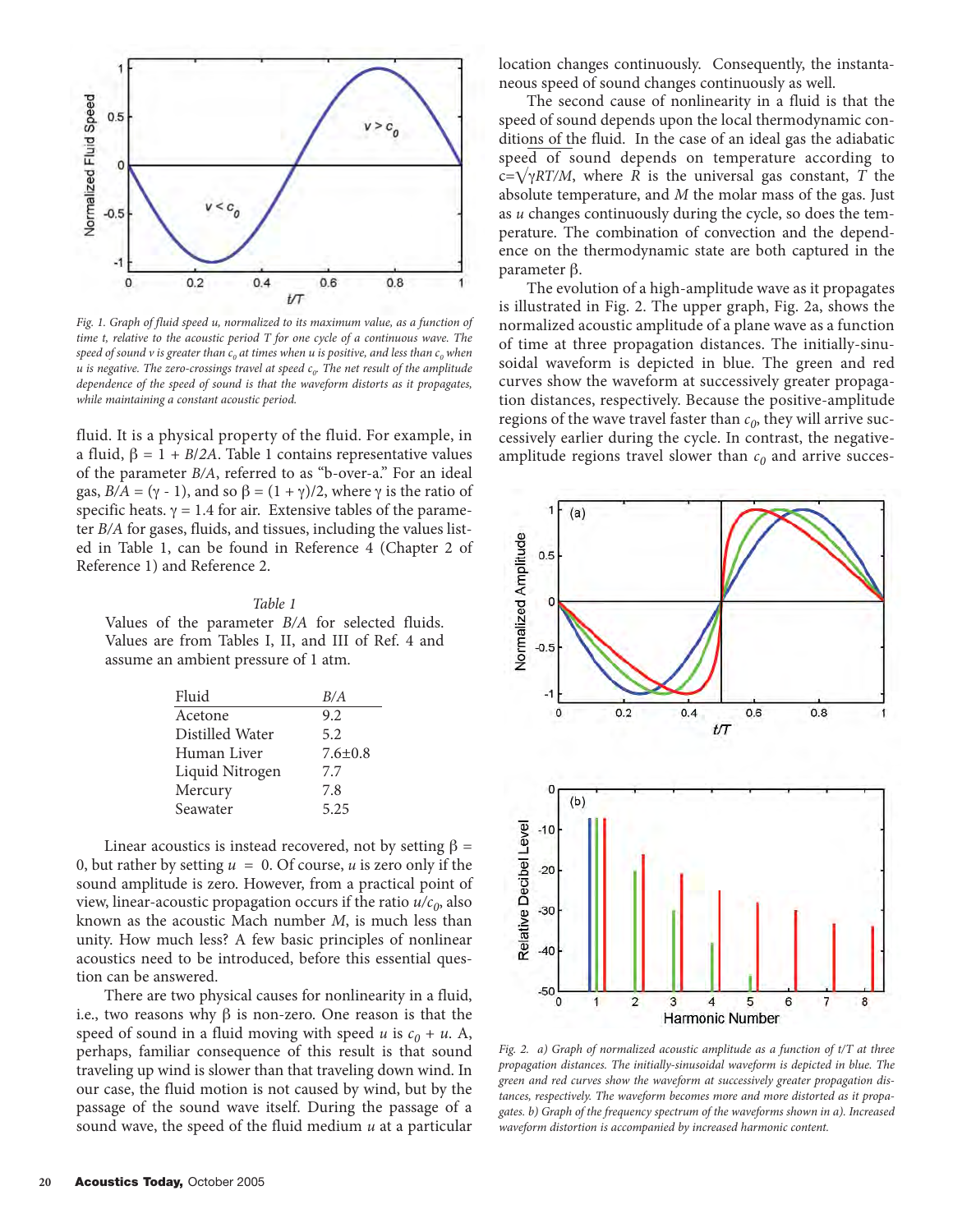sively later in the cycle. As the wave propagates, it experiences more and more distortion. The continuously increasing level of distortion demonstrates one of the important properties of nonlinear acoustic processes—the effect is cumulative. This is why nonlinear processes may need to be considered, even for seemingly small acoustic Mach numbers.

Figure 2b shows that the distortion is accompanied by a spread of energy from the original frequency *f* to its harmonics. In other words, nonlinear distortion is accompanied by harmonic generation. The two effects are not independent. In fact, they imply one another. To see this, consider a continuous initially-sinusoidal sound wave of frequency *f*. As we have learned, the waveform distorts as it propagates, owing to the amplitude-dependence of *v*. Nevertheless, the waveform is a periodic function of time, the period *T* being 1/*f*. Fourier's theorem tells us that any periodic waveform can be represented in terms of an infinite series of harmonically related sinusoids. The number of harmonics needed to represent the waveform depends on the amount of distortion. As indicated by the blue line in Fig. 2b, only one term in the series is required to represent the initially-sinusoidal wave. As the waveform becomes distorted, however, a single term is not sufficient. Increasingly more harmonics are necessary to reproduce the waveform.

A practical application of harmonic generation can be found in medical imaging using ultrasound. A typical imaging system uses a transducer to generate a pulse of ultrasound. As this pulse propagates through tissue, it reflects off interfaces between different types of tissue, bone, organs, tumors, blood vessels, etc. The reflected signals travel back to the transducer where they are processed to produce an image. The resolution of the image depends on the frequency of the ultrasound. Higher frequencies give higher resolution. Because body tissue is nonlinear, harmonics are generated as the ultrasonic pulse propagates. If these harmonics are used to process the image, rather than the fundamental frequency, the resolution of the image is greatly enhanced. This is the basis for a technique known as tissue harmonic imaging. A number of remarkable images can be found by searching for "tissue harmonic imaging" on the Web.

We deviate here slightly to introduce the concepts of linear and nonlinear systems. In this context, a "system" is anything that responds to a stimulus, i.e., the proverbial black box. The term "system" could refer to a piece of sound recording or sound-reproducing equipment (or both), a microphone, the ear, or, as in our case, a small volume of fluid exposed to sound. One consequence of linear theory is that, given sufficient time, a system excited by a stimulus of frequency *f*, responds at and only at frequency *f*, as depicted in Fig. 3a. This concept lies at the heart of a branch of study known as linear systems theory. Linear acoustics is governed by this property. An example of a (nearly) linear system is a very well designed microphone operating well within its specified input range. The output of an ideal (i.e., linear) microphone is an electrical signal that faithfully captures the amplitude and phase of the sound to which it is exposed. If



*Fig. 3. a) A stimulus of frequency f applied to a linear system results in an output at, and only at, the same frequency f. b) In contrast, a nonlinear system responds to an input of frequency f, with an output consisting of harmonics of f.* 

the input is a single-frequency, constant-amplitude, constantphase sinusoid, the output is also a single-frequency, constant-amplitude, constant-phase sinusoid.

A nonlinear system responds differently. As before, suppose that the input is a sinusoid of single-frequency *f*. If the system is nonlinear, then in general the output will consist of a combination of sinusoids of frequencies *nf*, where *n* = 0, 1… A



Welcome to AcoustiLink™, our interactive CD neighborhood. AcoustiLink lets you explore individual buildings and see examples of acoustical installations. One click takes you from picture to product.

Call Today for your FREE AcoustiLink™ CD and Explore a World of Acoustical Solutions.

1-800-782-5742 [www.acousticalsolutions.com](http://www.acousticalsolutions.com)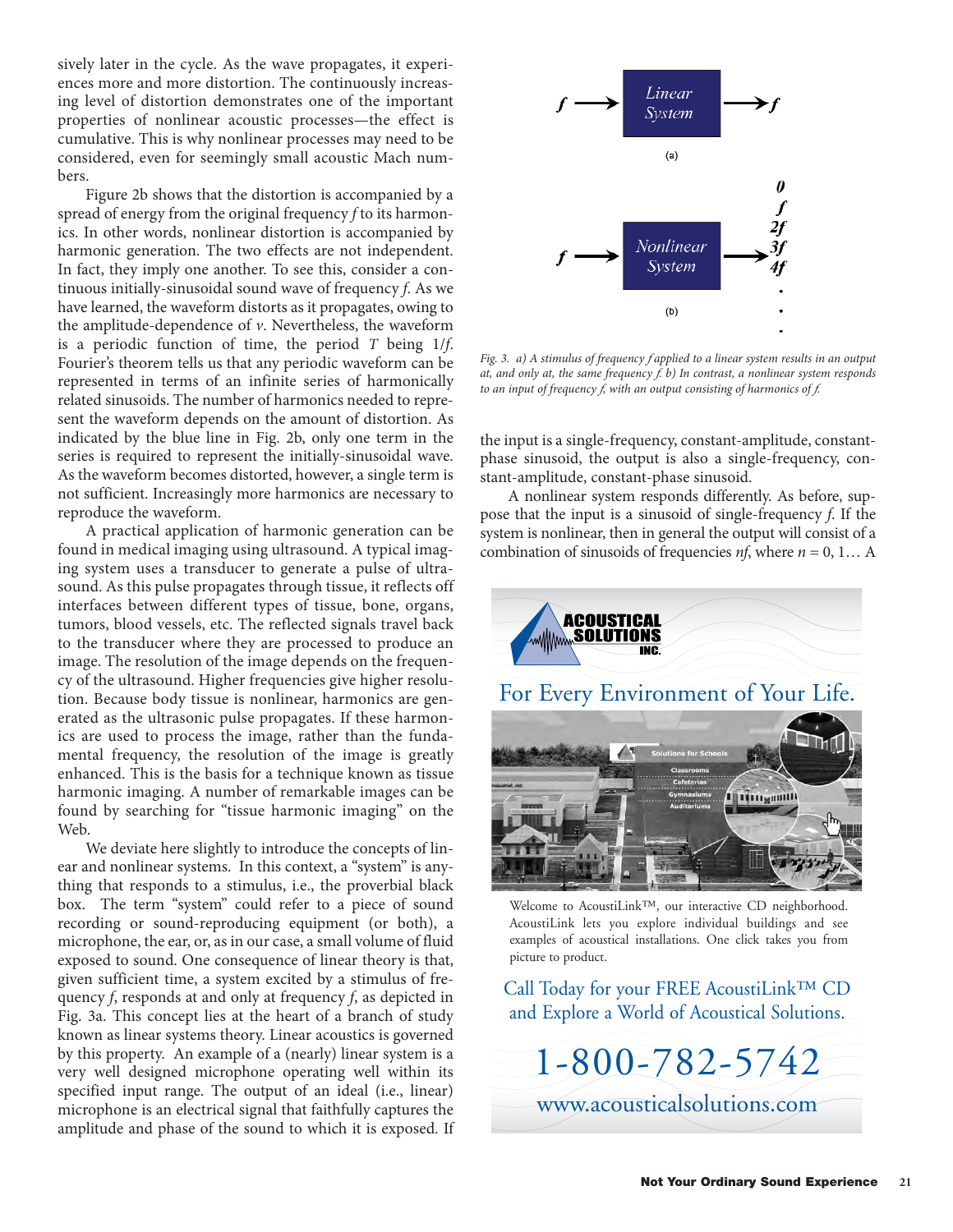common, undesirable example of this phenomenon is harmonic distortion in audio amplifiers. An ideal audio amp is linear; it amplifies the input without changing the shape or frequency content of the waveform. However, no amplifier, no matter how expensive, is truly linear. In practice, the output is never an exact replica of the input. The higher the quality of the amplifier, the more nearly linear its performance, as characterized by lower harmonic distortion. Returning the discussion to the acoustics of fluids, at very low amplitudes the fluid responds approximately as a linear system. However at higher amplitudes, the nonlinear nature of the fluid becomes observable, e.g., harmonic distortion

As we have seen, a high-amplitude wave becomes



*Fig. 4. a) One might expect that if the waveforms depicted in Fig. 2a were allowed to propagate farther, they would take on waveforms that are multi-valued. b) However, multi-valued waveforms are unphysical. The multi-valued sections of the waveforms are eliminated by replacing them with a discontinuity, or a shock. c) The physical progression of the waveforms depicted in a) leads to shock formation. As the propagation distance increases, the waveform approaches a sawtooth shape, in the absence of attenuation.* 

increasingly distorted as it propagates. Therefore, one might expect it would follow the progression depicted in Fig. 4a, in which the cumulative distortion leads from the blue to the green to the red curves at increasingly larger propagation distances. However, the green and red waveforms are unphysical because they predict that the fluid has three different values of *u* at the same instance during parts of the cycle. This cannot happen; a given volume of fluid can move at only one speed at a time. Therefore, our simple description of waveform distortion breaks down when it begins to predict unphysical results such as multivalued physical quantities. An oversimplified, yet useful resolution of this problem is to eliminate the multi-valued region and make the waveform discontinuous. The green waveform from Fig. 4a is reproduced in Fig. 4b, with the multi-valued region shaded magenta. The discontinuity is placed according to the "equal area" rule, by which the area of the multi-valued region ahead of the discontinuity equals that behind it. The discontinuity is called a shock. In reality, a true discontinuity never exists. The abrupt change in amplitude occurs over a finite, yet short, period of time.

The propagation distance required for an initially-sinusoidal plane wave to form a shock is termed the shock formation distance  $\bar{x} = \lambda/2\pi\beta M$ , where  $\lambda$  is the wavelength of the initially-sinusoidal wave. According to this equation, the longer the wavelength the farther a wave has to propagate before a shock is formed. This is because nonlinear effects are cumulative. Also, shocks form sooner in more nonlinear fluids and for higher amplitudes (larger values of β and *M*).

The three waveforms from Fig. 4a are shown again in Fig. 4c with the multi-valued regions replaced by shocks. As indicated by the red waveform, as a wave propagates it steadily evolves towards a sawtooth shape. The discussion leading to this point has assumed an initially-sinusoidal waveform. However, a somewhat non-intuitive consequence (linearly speaking) of nonlinear acoustics is that the fate of any waveform is a sawtooth, neglecting absorption.

Table 2 (after Table 3-2 of Reference 2) contains values Fraction  $\frac{1}{2}$  and  $\frac{1}{2}$  and  $\frac{1}{2}$  of Reference 2) contains values of  $\bar{x}$  for a few frequencies and Mach numbers for air and water. In addition, the absorption length *La* (the reciprocal of the absorption coefficient in Np/m) is listed for the same frequencies. This table provides two rough indicators of when nonlinear effects may be important. If the propagation distance is significantly less than  $\bar{x}$ , then there is insufficient distance for the cumulative effects of nonlinearites to become relevant. If the distances are comparable to or greater than  $\bar{x}$ , then the relevant length scale against which to compare is  $L_a$ . If the ratio  $L_a$  /  $\bar{x}$ , also known as the Gol'dberg number, is greater than unity, then a shock can form before significant absorption has occurred. In this case, nonlinear effects need to be considered. If, on the other hand, the Gol'dberg number is less than unity, then absorption attenuates the waveform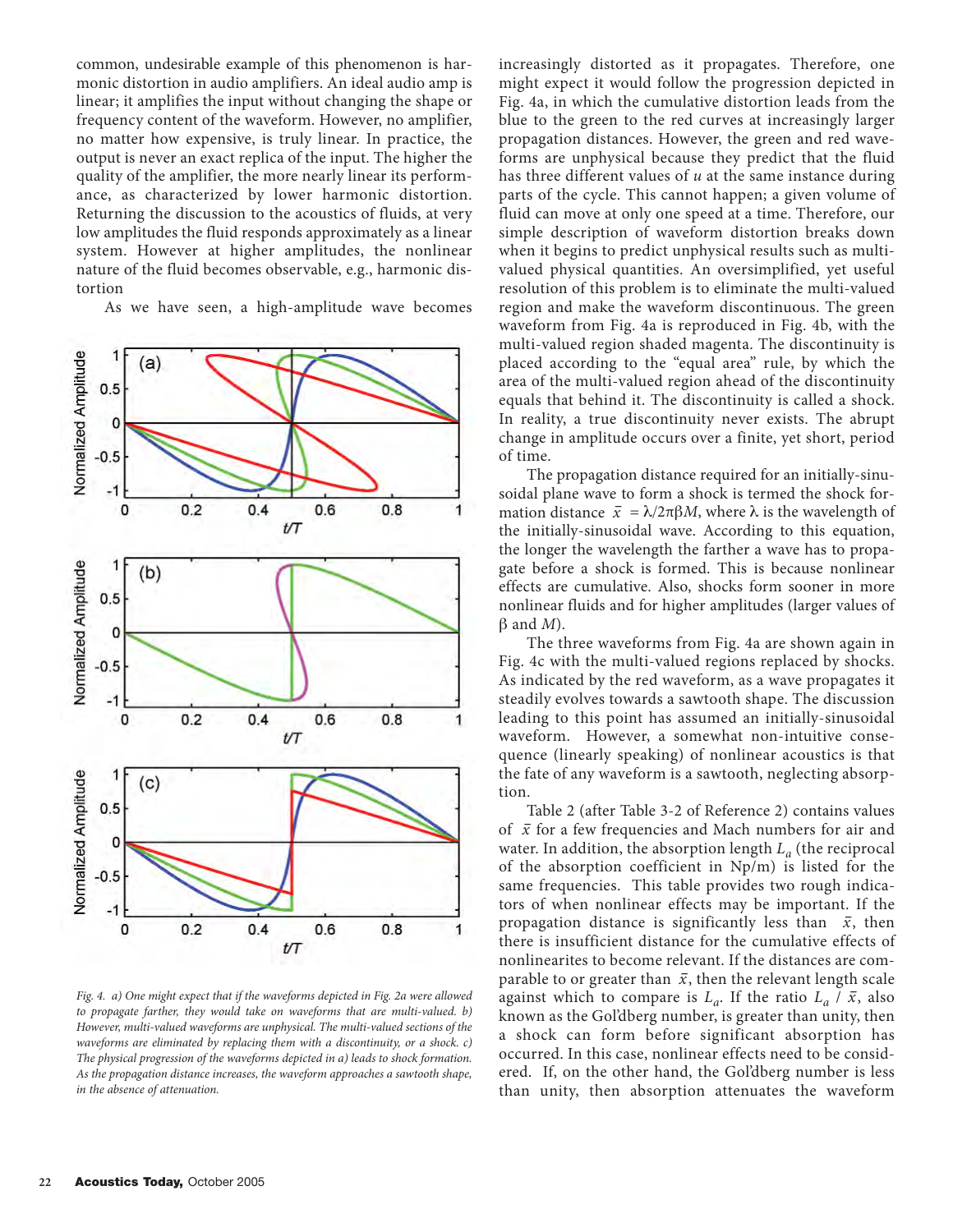*Table 2*

|            | Air          |                   |                   |          | Water             |          |          |            |
|------------|--------------|-------------------|-------------------|----------|-------------------|----------|----------|------------|
|            | $\bar{x}(m)$ |                   |                   | $L_a(m)$ | $\bar{x}(m)$      |          |          | $L_{2}(m)$ |
| $ P $ (dB) | 100          | 120               | 140               |          | 220               | 220      | 240      |            |
| М          | $2x10^5$     | 2x10 <sup>4</sup> | 2x10 <sup>3</sup> |          | 6x10 <sup>6</sup> | $6x10^3$ | $6x10^4$ |            |
| f(Hz)      |              |                   |                   |          |                   |          |          |            |
| 1k         | 2300         | 230               | 23                | 1900     | 11000             | 1100     | 110      | 37000      |
| 10k        | 230          | 23                | 2.3               | 55       | 1100              | 110      | 11       | 3700       |
| 100k       | 23           | 2.3               | 0.23              | 2.6      | 110               | 11       | 1.1      | 370        |
| 1M         | 2.3          | 0.23              | 0.023             | 0.053    | 11                | 1.1      | 0.11     | 37         |

before nonlinear effects have become significant.

Once a shock forms, propagation is never the same, as illustrated by the following example. According to linear acoustics, if the amplitude of a source is doubled, the amplitude of the sound is doubled. According to linear theory, which of course eventually breaks down, there is no limit to the amplitude of sound. This is not true in the presence of a shock. Once a shock is formed, there is an upper limit to the amplitude that the sawtooth can reach. In a process known as acoustic saturation, any additional power delivered by a source is dissipated in the shock. It does not go into increasing the amplitude of the wave.

Referring back to Fig. 3b, one may wonder about the significance of the  $n = 0$  term in the output of a nonlinear system. Consider the nonlinear system to be a small volume of fluid exposed to a passing high-amplitude sound wave. At low acoustic amplitudes, the response of this volume of gas will be very nearly linear. For instance, the displacement of the gas in the volume will be a linear function of the pressure amplitude. As the pressure undergoes a complete acoustic cycle, the displacement of the volume undergoes a complete acoustic cycle, returning to its starting point after that cycle.

However, at high amplitudes the volume of gas no longer behaves as a linear system; it behaves nonlinearly. According to Fig. 3b, the response to a single-frequency sinusoid pressure, will be a displacement that is described by a combination of sinusoids of frequencies *nf*. The *n* = 0 term corresponds to a net displacement of the gas volume after one cycle. In other words, the volume of gas does not return to its starting point after a complete cycle. This behavior carries over to other variables as well, the general conclusion being that the gas volume does not return to its original state after the passage of a high-amplitude acoustic wave.

The amplitude-dependent speed of sound also gives the space shuttle its characteristic double-boom, heard during reentry to the atmosphere. The waveform in the near vicinity of a supersonic vehicle is composed on a sequence of shocks radiated from various parts of its surface, the nose, wings, tail, etc., as depicted in Fig. 5. As this sequence propagates towards the ground, the higher-amplitude, faster shocks overtake and "consume" the lower amplitude, slower ones, *b*. Given sufficient propagation distance, i.e., sufficient time, eventually only two shocks remain, *c*, resulting in the characteristic N-wave. Notice that the duration of the sequence of shocks lengthens as it propagates. The reason for this stretching is that the front shock travels faster than the back shock. As a result the time interval between the



*Fig. 5. A notional diagram depicting the propagation of a waveform initially containing numerous shocks, such as might be generated near a supersonic aircraft. As the propagation distance increases (a – d), the duration of the event increases and the shocks coalesce, forming an N-wave (c).*

two steadily increases with propagation distance. By the time the wave reaches a listener on the ground, the front and back shocks are sufficiently separated in time to be perceived as two distinct events, boom-boom. Because these booms come without warning, they can be startling and their impact annoying. So annoying, in fact, that overland supersonic flight is currently banned.

Advances in computer modeling technology have, however, led recently to improved aircraft designs that could, perhaps, significantly reduce the annoyance caused by supersonic flight. By carefully shaping the aircraft surface, the shape of the sonic boom can be modified, hence reducing its perceived annoyance. This concept was demonstrated during the August 2003 test flights of Northrop Grumman's Shaped Sonic Boom Demonstrator, a modified U.S. Navy F-5E. At least two companies, Aerion and Supersonic Aerospace International (working with Lockheed Martin), have publicly announced plans to build supersonic business jets.

Up to this point we have considered the nonlinear response to a single input. Now suppose that two initiallysinusoidal sound waves propagate together. Linear theory predicts that the resulting action is simply the sum, or superposition, of the two individual signals acting alone. That is, the sum of a sound wave at  $f_1$  and one at  $f_2$ . However, nonlinearity causes a much more complicated output as depicted in Fig. 6. Based on the previous discussion, one would expect the output to consist of harmonics of the two individual signals,  $nf_1$  and  $mf_2$ . In addition, however, the output contains the sum and difference of all the possible harmonics,  $\pm nf_1 + \pm mf_2$ . For instance suppose